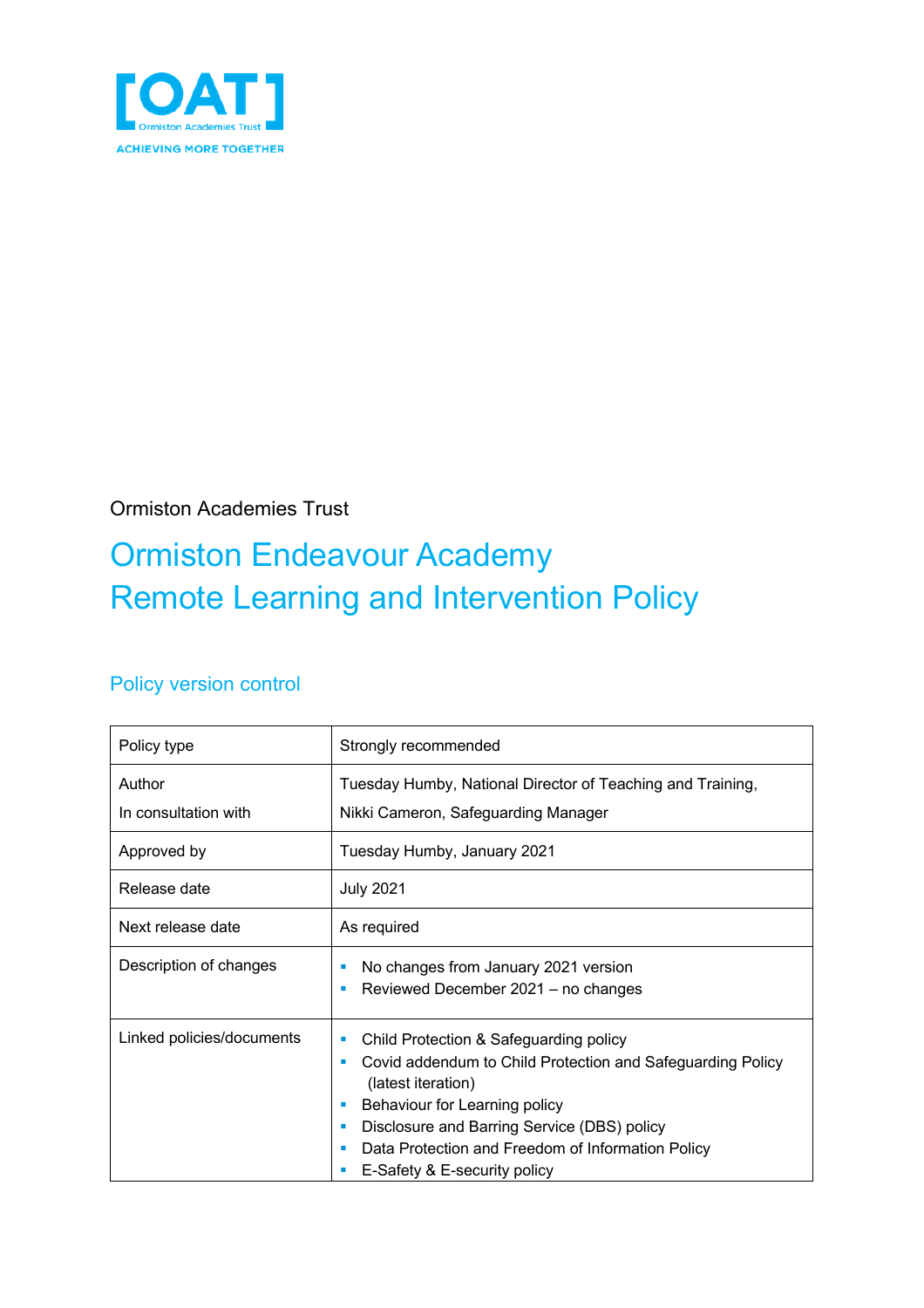

| Anti-bullying policy<br>Technology Acceptable Use Policy (AUP) and Academy Staff<br>Agreement<br><b>KCSIE 2021</b><br>Pupil privacy notice and Workforce privacy notice<br>Home-school agreement |
|--------------------------------------------------------------------------------------------------------------------------------------------------------------------------------------------------|
|--------------------------------------------------------------------------------------------------------------------------------------------------------------------------------------------------|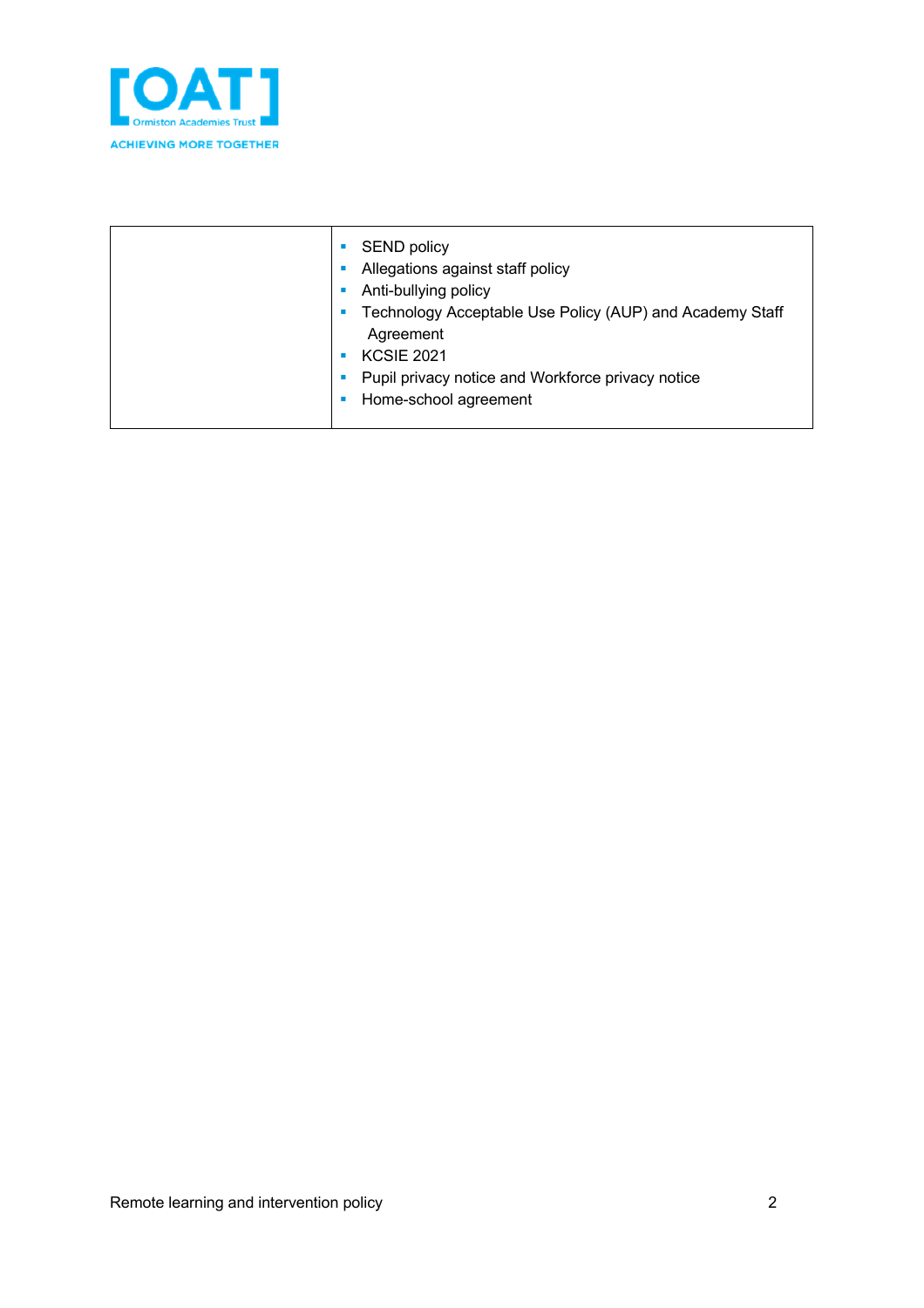

### **Contents**

| 1. |      |                                                                                                      |  |
|----|------|------------------------------------------------------------------------------------------------------|--|
| 2. |      |                                                                                                      |  |
| 3. |      |                                                                                                      |  |
| 4. |      |                                                                                                      |  |
|    | 4.1. |                                                                                                      |  |
|    | 4.2. |                                                                                                      |  |
|    | 4.3. |                                                                                                      |  |
|    | 4.4. |                                                                                                      |  |
|    | 4.5. |                                                                                                      |  |
|    | 4.6. |                                                                                                      |  |
|    | 4.7. |                                                                                                      |  |
|    | 4.8. |                                                                                                      |  |
|    | 4.9. |                                                                                                      |  |
| 5. |      |                                                                                                      |  |
| 6. |      |                                                                                                      |  |
|    | 6.1. |                                                                                                      |  |
|    | 6.2. |                                                                                                      |  |
|    | 6.3. |                                                                                                      |  |
| 7. |      |                                                                                                      |  |
|    | 7.1. |                                                                                                      |  |
|    | 7.2. | 1:1 Sessions, break out rooms, and conducting counselling or other confidential services on-line  11 |  |
|    | 7.3. |                                                                                                      |  |
|    | 7.4. |                                                                                                      |  |
|    | 7.5. |                                                                                                      |  |
|    | 7.6. |                                                                                                      |  |
| 8. |      |                                                                                                      |  |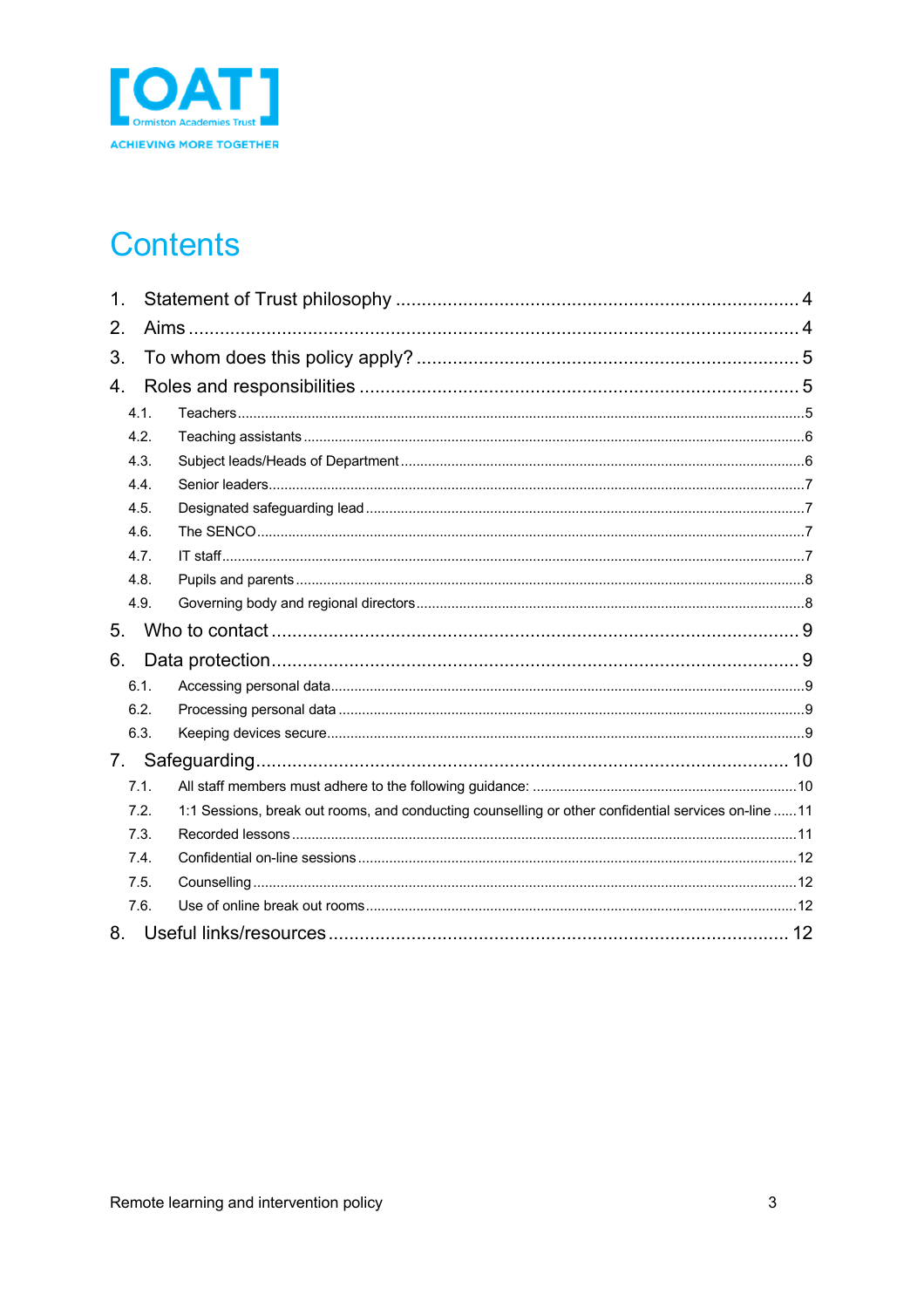

## 1.Statement of Trust philosophy

1.1. All schools in Ormiston Academies Trust align to our three core purposes, which are to teach and develop our pupils, while we effect change so that we can create schools where no one is disadvantaged. In addition, the OAT 8 identifies safeguarding as our number 1 priority and as a theme through everything that we do. Our strategy for remote learning and intervention continues this.

### 2.Aims

- 2.1. This Remote Education Policy aims to:
- **E** Ensure consistency in the approach to remote learning for all pupils (Inc. SEND) who aren't in school through use of quality online and offline resources and teaching videos.
- Ensure the remote education provided is equivalent in length to the core teaching pupils would receive in school and will include both recorded or live direct teaching time, and time for pupils to complete tasks and assignments independently
- **Provide clear expectations for members of the school community regarding the delivery of high** quality interactive remote learning.
- **Ensure continuous delivery of the school curriculum, so far as is possible.**
- Consider continued education for pupils by staff and parents.
- § Support effective communication between the school and families and support attendance.
- **Ensure the safety of children and staff**
- Comply with Government requirements

#### **2.2. What is remote learning?**

- 2.2.1. Typically 'remote education' is used to describe situations where children are being taught remotely in their own homes rather than at school in a classroom. However, 'remote education' also includes situations where a teacher is working remotely and teaching a class of pupils at school, e.g., the teacher is teaching from home because they are self-isolating or shielding.
- 2.2.2. 'Remote education' is often used to refer to teaching and learning that takes place online. However, it also covers teaching and learning using hard copy resources such as textbooks and worksheets.
- 2.2.3. 'Blended learning' refers to learning that involves a combination of face-to-face teaching and remote education which may be delivered online or through hard copy resources. It is a particularly important consideration in respect of those pupils who may need to attend school sites because they have been identified as vulnerable or are the children of key workers.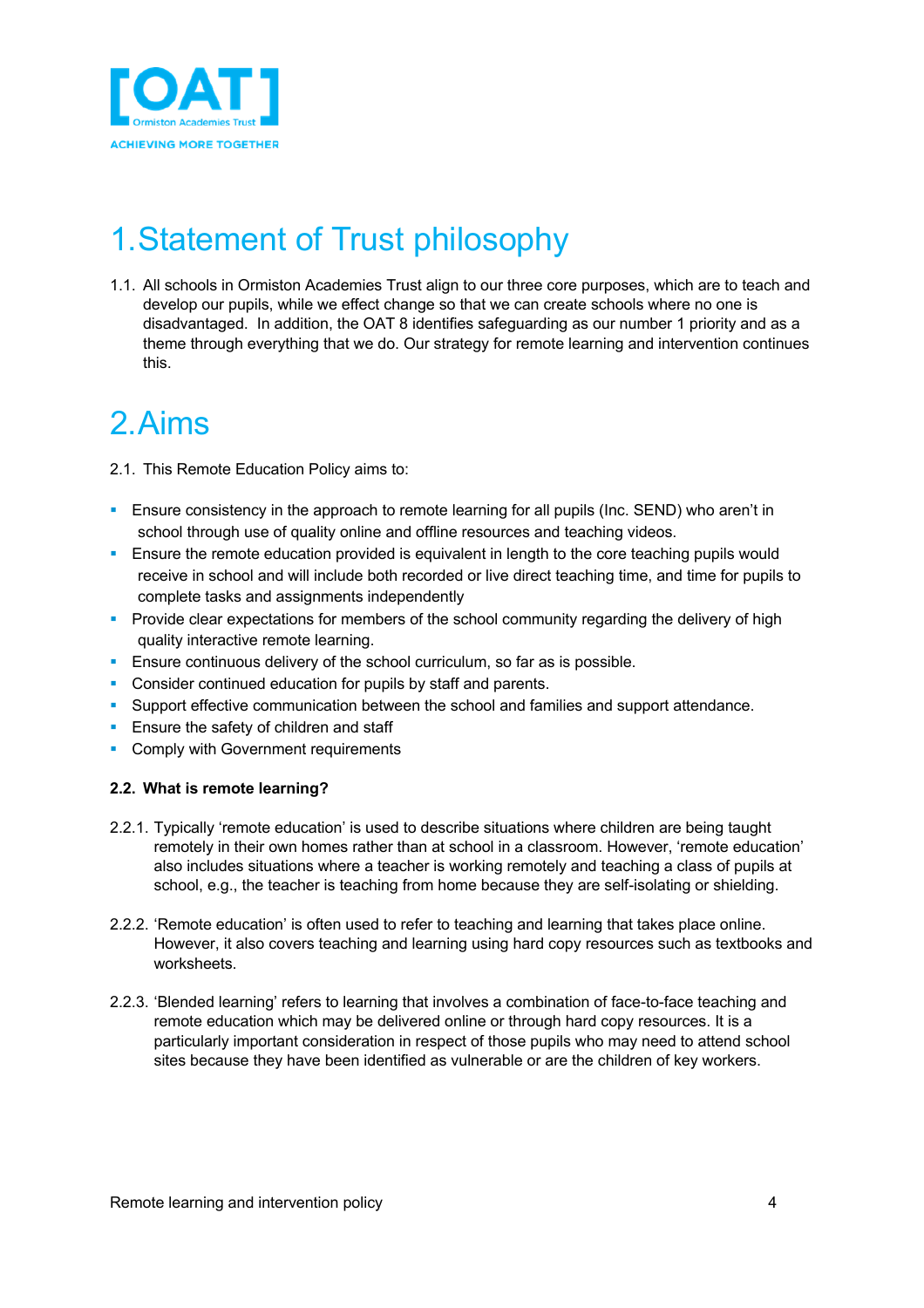

# 3.To whom does this policy apply?

3.1. All pupils, teachers, support staff and approved adults providing support/advice or guidance to children, as a result of having to access or deliver sessions remotely from home due to Covid related reasons i.e., National Lockdown, isolating, shielding, self-isolation etc.

# 4.Roles and responsibilities

#### 4.1. Teachers

- 4.1.1. When providing remote learning, teachers must be available during their normal working school hours.
- 4.1.2. If they're unable to work for any reason during this time, for example due to sickness or caring for a dependent, they should report this using the normal absence procedure.
- 4.1.3. When providing remote learning, teachers are responsible for:
	- 4.1.3.1. Setting work for their classes which is commensurate with what they would normally set and in line with the school curriculum.
	- § Work will be uploaded no later than 8.30am on the day of the lesson
	- Work will be uploaded onto Microsoft Teams
	- Departments will liaise to ensure consistency
	- Tasks should take 1 hour and 10 minutes to complete
	- If live lessons are being used, these should be recorded to support others.
	- 4.1.3.2. Providing feedback on work:
	- Work will either be shared using Microsoft Teams or emailed to staff
	- § Feedback will come through; scores in self marking testing, written comments, live feedback during live lessons, annotated work
	- Feedback will be completed in a timely manner, such that students progress can be maintained.
	- 4.1.3.3. Keeping in touch with pupils who aren't in school and their parents:
	- § There will be weekly contact between form tutors and parents. This will be via a telephone call in the first instance (recorded on central spreadsheet) and followed up where necessary with an email
	- § Vulnerable students will be contacted more regularly by members of the support for learning team. Specific students will be allocated to members of this team.
	- Contact with students will always be via email (unless during a live lesson).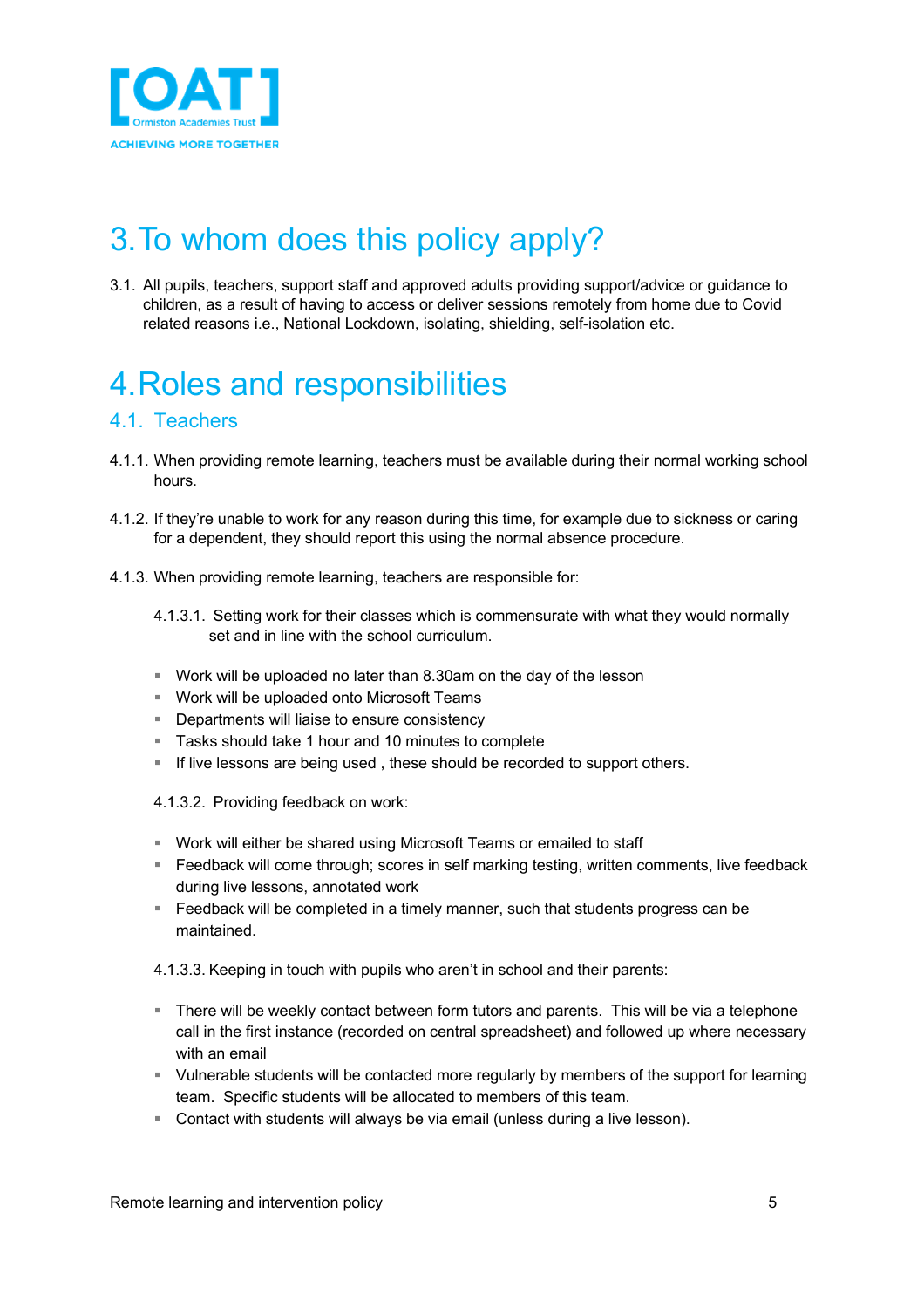

- 4.1.4. If there is a concern around the level of engagement of a pupil or pupils the parents should be contacted via phone to access whether school intervention can assist engagement. Teachers should follow local plans for doing this.
- 4.1.5. In addition, staff should be alert to wider reasons for lack of engagement, and report any safeguarding concerns immediately using the school's procedures
- 4.1.6. Any complaints or concerns shared by parents or pupils should be reported to a member of SLT– for any safeguarding concerns, refer immediately to the DSL.

#### 4.2. Teaching assistants

- 4.2.1. When assisting with remote learning, teaching assistants must be available between 8.30am and 2.30pm
- 4.2.2. If they're unable to work for any reason during this time, for example due to sickness or caring for a dependent, they should report this using the normal absence procedure.
- 4.2.3. When assisting with remote learning, teaching assistants are responsible for:
	- 4.2.3.1. Supporting pupils who are not in school with learning remotely:
	- How they should provide support
	- 4.2.3.2. Attending virtual meetings with teachers, parents and pupils.

#### 4.3. Heads of Department

- 4.3.1. Alongside their teaching responsibilities, subject leads are responsible for:
	- 4.3.1.1. Considering whether any aspects of the subject curriculum need to change to accommodate remote learning
	- 4.3.1.2. Working with teachers teaching their subject remotely to make sure all work set is appropriate and consistent
	- 4.3.1.3. Working with other subject leads and senior leaders to make sure work set remotely across all subjects is appropriate and consistent, and appropriate deadlines are being set
	- 4.3.1.4. Monitoring the remote work set by teachers in their subject explain how they'll do this, such as through regular meetings with teachers or by reviewing work set
	- 4.3.1.5. Alerting teachers to resources they can use to teach their subject remotely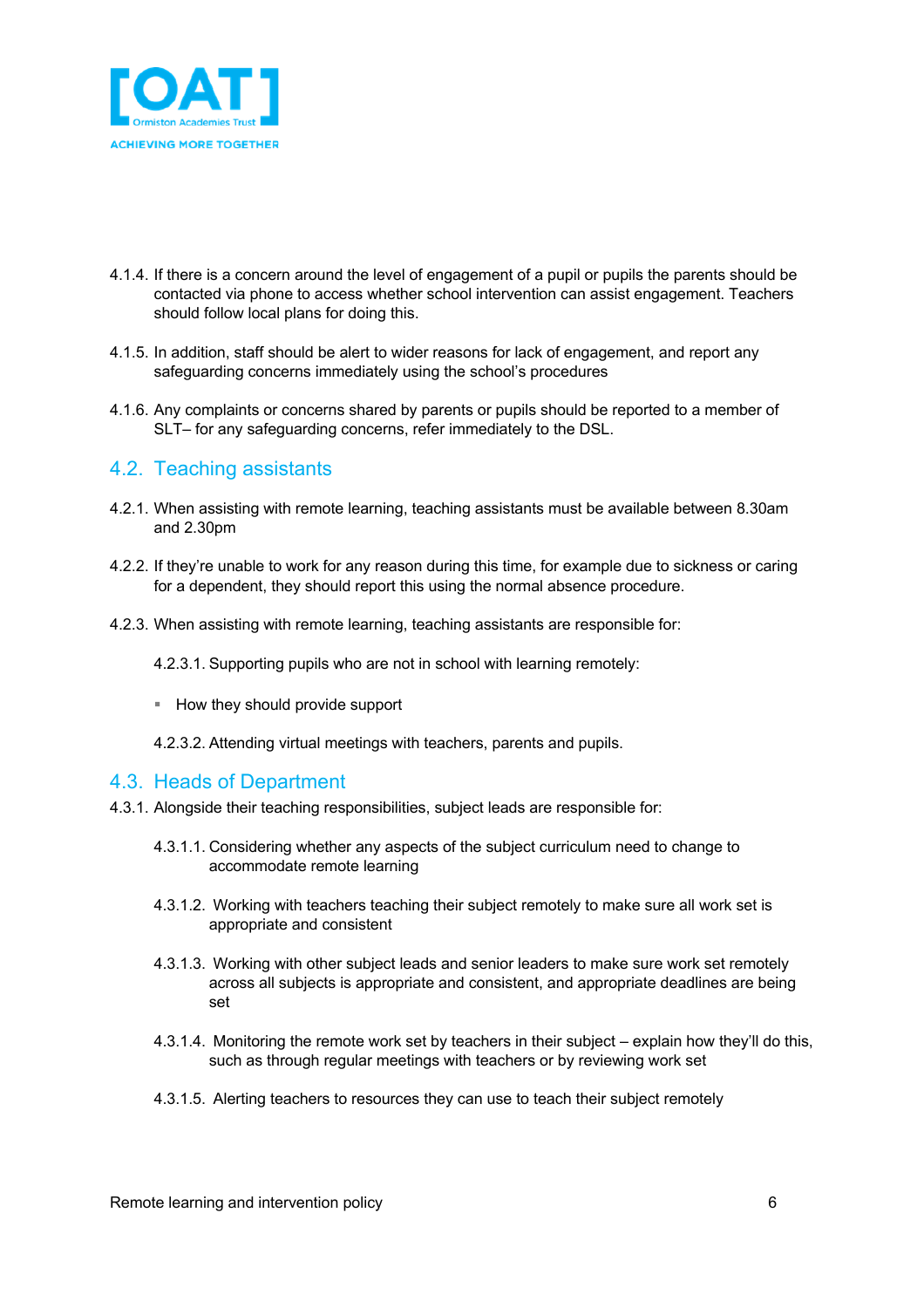

- 4.3.1.6. Monitoring pupil engagement and progress with remote learning and reviewing the quality of learning achieved.
- 4.3.1.7. All of the above should be communicated with their teams in a timely manner.

#### 4.4. Senior leaders

- 4.4.1. Alongside any teaching responsibilities, senior leaders are responsible for:
	- 4.4.1.1. Co-ordinating and refining the remote learning approach across the school
	- 4.4.1.2. Monitoring the effectiveness of remote learning through regular meetings with teachers and subject key stage leaders, reviewing work set and reaching out for feedback from pupils and parents
	- 4.4.1.3. Monitoring the security of remote learning systems, including safeguarding, data protection, on-line filtering and monitoring systems.

#### 4.5. Designated safeguarding lead

- 4.5.1. Ensuring children, staff and parents are regularly reminded and given information on how to stay safe online
- 4.5.2. Ensuring all staff are aware of signs to look out for which may indicate a child is at risk
- 4.5.3. Monitoring the security of remote learning systems, including, data protection, on-line filtering and monitoring systems.

#### 4.6. The SENCO

- 4.6.1. The SENCO is responsible for:
	- 4.6.1.1. Liaising with the ICT technicians to ensure that the technology used for remote learning is accessible to all pupils and that reasonable adjustments are made where required.
	- 4.6.1.2. Ensuring that pupils with EHC plans continue to have their needs met while learning remotely, and liaising with the headteacher and other organisations to make any alternate arrangements for pupils with EHC plans and IHPs
	- 4.6.1.3. Identifying the level of support
	- 4.6.1.4. Providing guidance, strategies and advice to staff who are remotely educating SEND students.

#### 4.7. IT staff

4.7.1. IT staff are responsible for: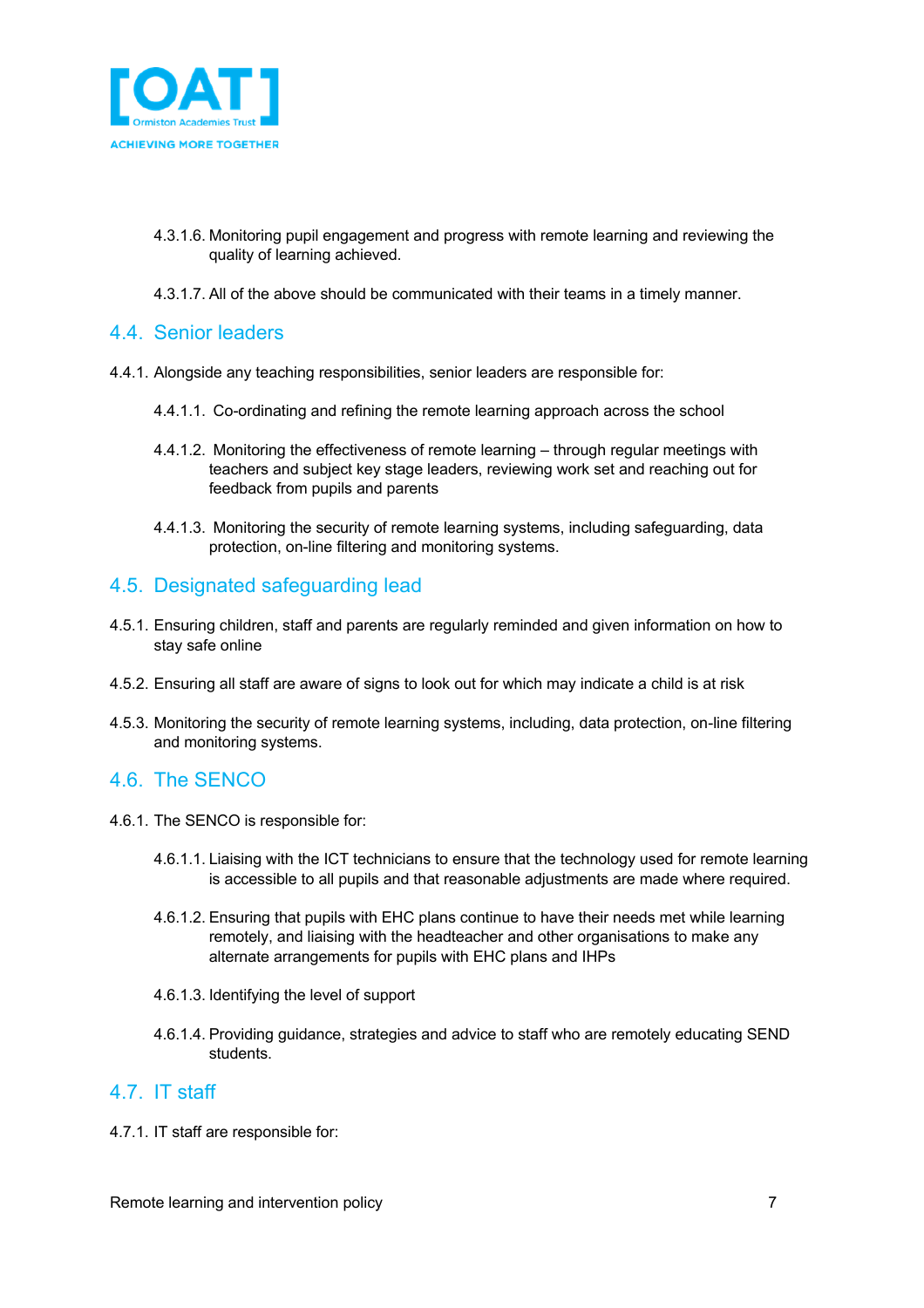

- 4.7.1.1. Fixing issues with systems used to set and collect work
- 4.7.1.2. Helping staff and parents with any technical issues they're experiencing
- 4.7.1.3. Reviewing the security of remote learning systems and flagging any data protection breaches to the data protection lead
- 4.7.1.4. Ensuring safeguarding filtering and monitoring systems are working effectively and efficiently
- 4.7.1.5. Assisting pupils and parents with accessing the internet or devices

#### 4.8. Pupils and parents

- 4.8.1. Staff can expect pupils learning remotely to:
	- 4.8.1.1. Be contactable during the school day
	- 4.8.1.2. Complete work to the deadline set by teachers
	- 4.8.1.3. Seek help if they need it, from teachers or teaching assistants
	- 4.8.1.4. Alert teachers if they're not able to complete work
	- 4.8.1.5. Adhere to the code of conduct when on-line
	- 4.8.1.6. Alert the school if they have any safeguarding concerns about themselves or their peers
	- 4.8.1.7. Conduct themselves in a mature and considerate manner whilst learning remotely
- 4.8.2. Staff can expect parents with children learning remotely to:
	- 4.8.2.1. Make the school aware if their child is sick or otherwise can't complete work
	- 4.8.2.2. Seek help from the school if they need it
	- 4.8.2.3. Be respectful when making any complaints or concerns known to staff
	- 4.8.2.4. Alert the school if they have any safeguarding concerns about their child or another child at the school

#### 4.9. Governing body and regional directors

- 4.9.1. The governing body and regional directors are responsible for:
	- 4.9.1.1. Monitoring the school's approach to providing remote learning to ensure education remains as high quality as possible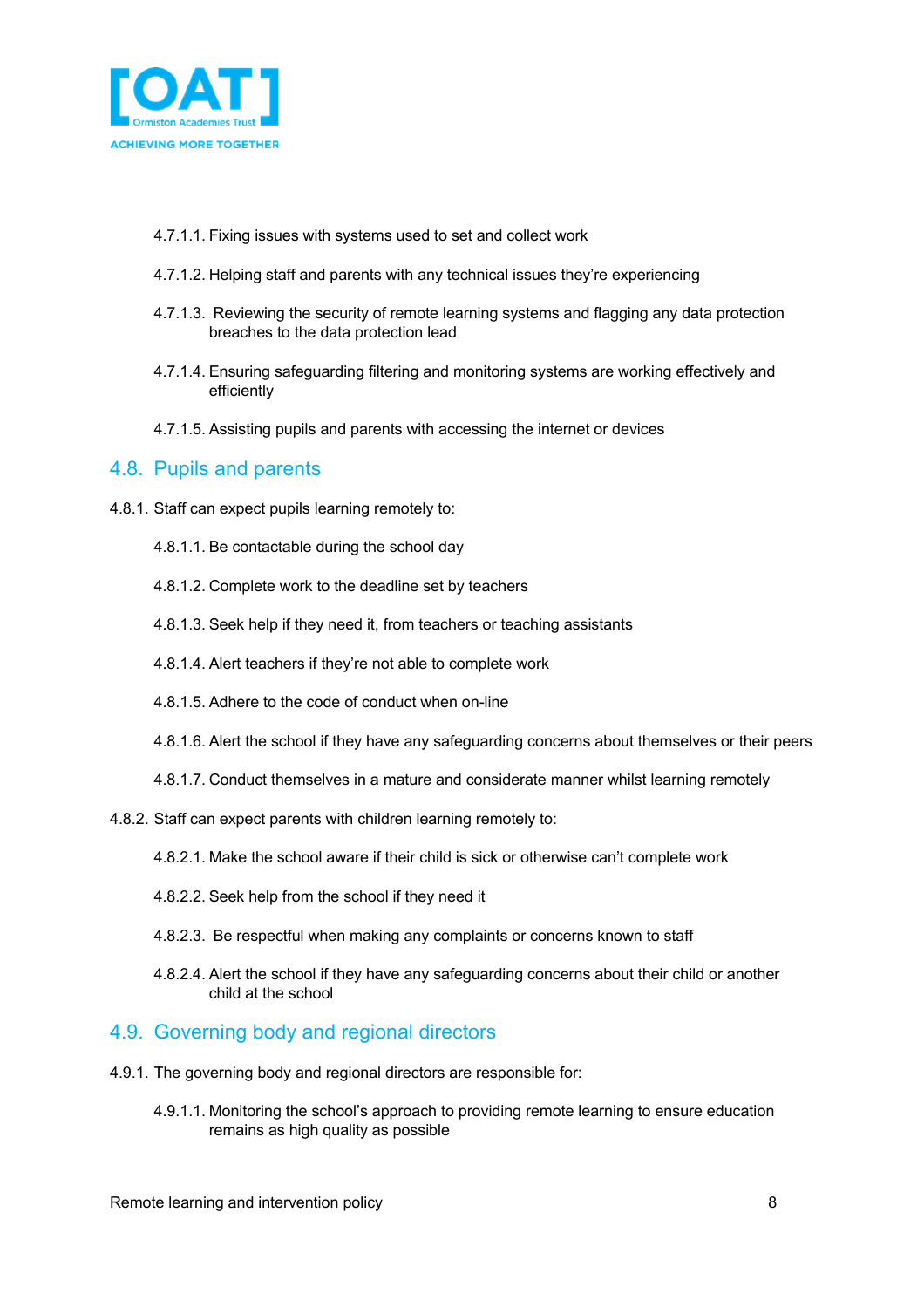

4.9.1.2. Ensuring that staff are certain that remote learning systems are appropriately secure, for both data protection and safeguarding reasons

### 5.Who to contact

- 5.1. If staff have any questions or concerns about remote learning or the health and safety of pupils during a period of remote learning, they should contact the following individuals:
- 5.1.1. Issues in setting work talk to the relevant subject lead or SENCO
- 5.1.2. Issues with behaviour talk to the relevant head of phase or year
- 5.1.3. Issues with IT talk to IT staff
- 5.1.4. Issues with their own workload or wellbeing talk to their line manager
- 5.1.5. Concerns about data protection talk to the data protection lead
- 5.1.6. Concerns about safeguarding talk to the DSL

### 6.Data protection

- 6.1. Accessing personal data
- 6.1.1. When accessing personal data for remote learning purposes, all staff members will:
	- 6.1.1.1. Parental phone numbers and email addresses can be accessed on GO4Schools and email addresses for students are found on Outlook (Email service)
	- 6.1.1.2. Staff should only use Academy devices to make contact and run remote learning.

#### 6.2. Processing personal data

- 6.2.1. Staff members may need to collect and/or share personal data such as email addresses as part of the remote learning system. In line with GDPR, as long as this processing is necessary for the school's official functions, individuals won't need to give permission for this to happen.
- 6.2.2. However, staff are reminded to collect and/or share as little personal data as possible online.

#### 6.3. Keeping devices secure

6.3.1. All staff members will take appropriate steps to ensure their devices remain secure. This includes, but is not limited to: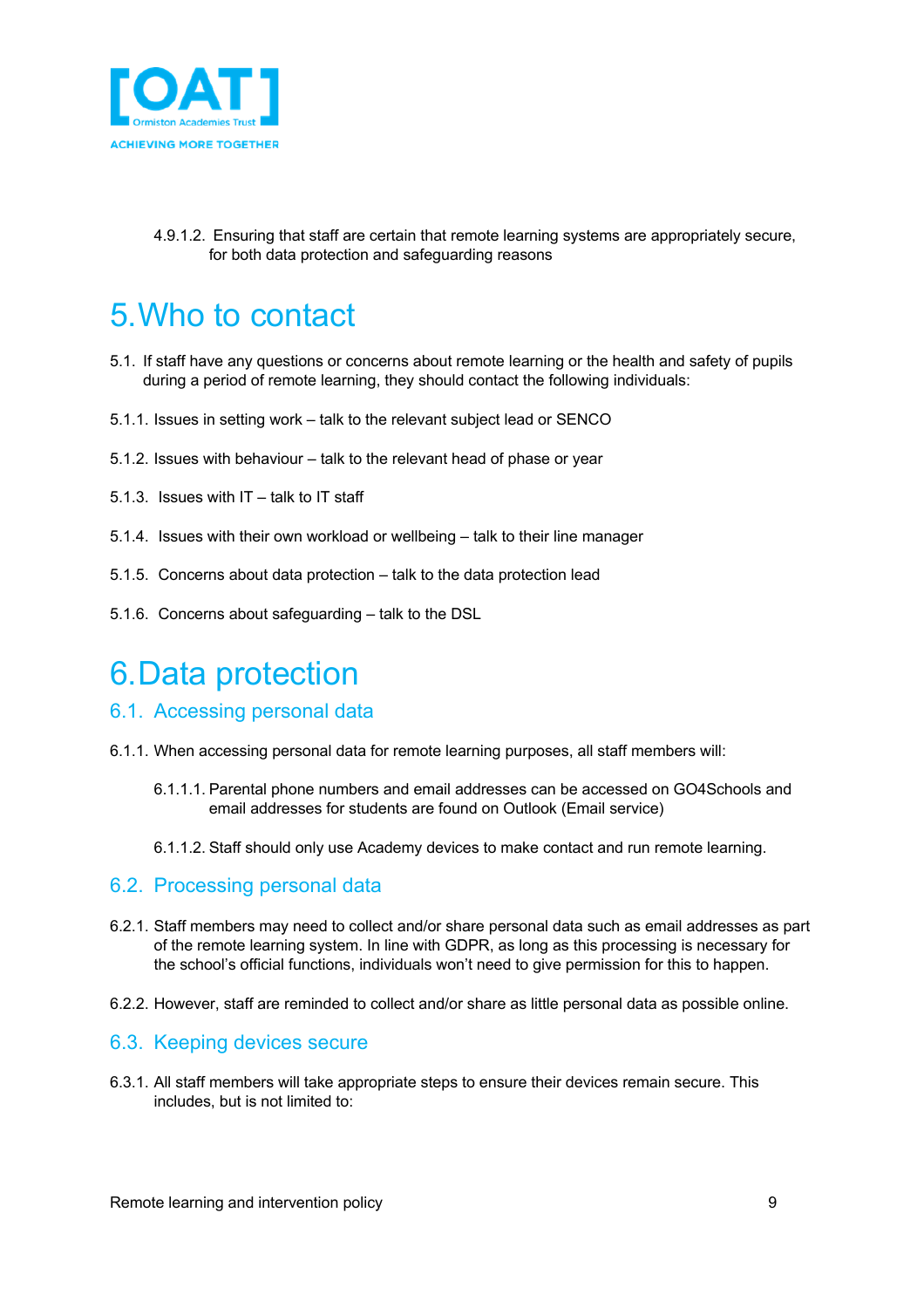

- 6.3.1.1. Keeping the device password-protected strong passwords are at least 8 characters, with a combination of upper and lower-case letters, numbers and special characters (e.g. asterisk or currency symbol)
- 6.3.1.2. Ensuring the hard drive is encrypted this means if the device is lost or stolen, no one can access the files stored on the hard drive by attaching it to a new device
- 6.3.1.3. Making sure the device locks if left inactive for a period of time
- 6.3.1.4. Not sharing the device among family or friends
- 6.3.1.5. Installing antivirus and anti-spyware software
- 6.3.1.6. Keeping operating systems up to date always install the latest updates

# 7.Safeguarding

#### 7.1. All staff members must adhere to the following guidance:

- 7.1.1. Staff must be constantly vigilant to student behaviours- both acting out and withdrawn, which may indicate a safeguarding concern. This includes, but is not exclusively limited to: nonengagement with on-line lessons, work not handed in or substandard completion of work. Any concerns must be logged immediately via CPOMs. If they believe a child is at immediate risk of harm they should use the emergency contact system as follows: email k.morrow@oeacademy.co.uk
- 7.1.2. Staff should adhere to professional standards as outlined in the school code of conductand check with the participants that they are aware of the school's expectations.
- 7.1.3. When delivering a live online lesson staff must:
- Dress appropriately
- Be in a professional location where personal information is not on show. It is recommended that laptop/desktop or tablet cameras are set to focus on the teacher from the shoulders up. Where possible, teachers should enable the 'blur background' function.
- **E** Ensure that, where possible, student cameras are switched on at the start of the session in order to enable a visual safety check and to take an 'emotional temperature' check of each child. However, staff will need to exercise professional judgement over whether this is appropriate and ensure students are in a family room when cameras are on. Consideration should also be given to how students may feel about staff and other students being able to see their home environment. This could be mitigated against, if students are shown how to blur their backgrounds.
- 7.1.4. Pupils will be informed, that when engaging, in a live online lesson they should be in a safe and open family space and appropriately dressed. They should not be alone in their bedroom. The kitchen table or family room would be an ideal place for the live online lesson to take place.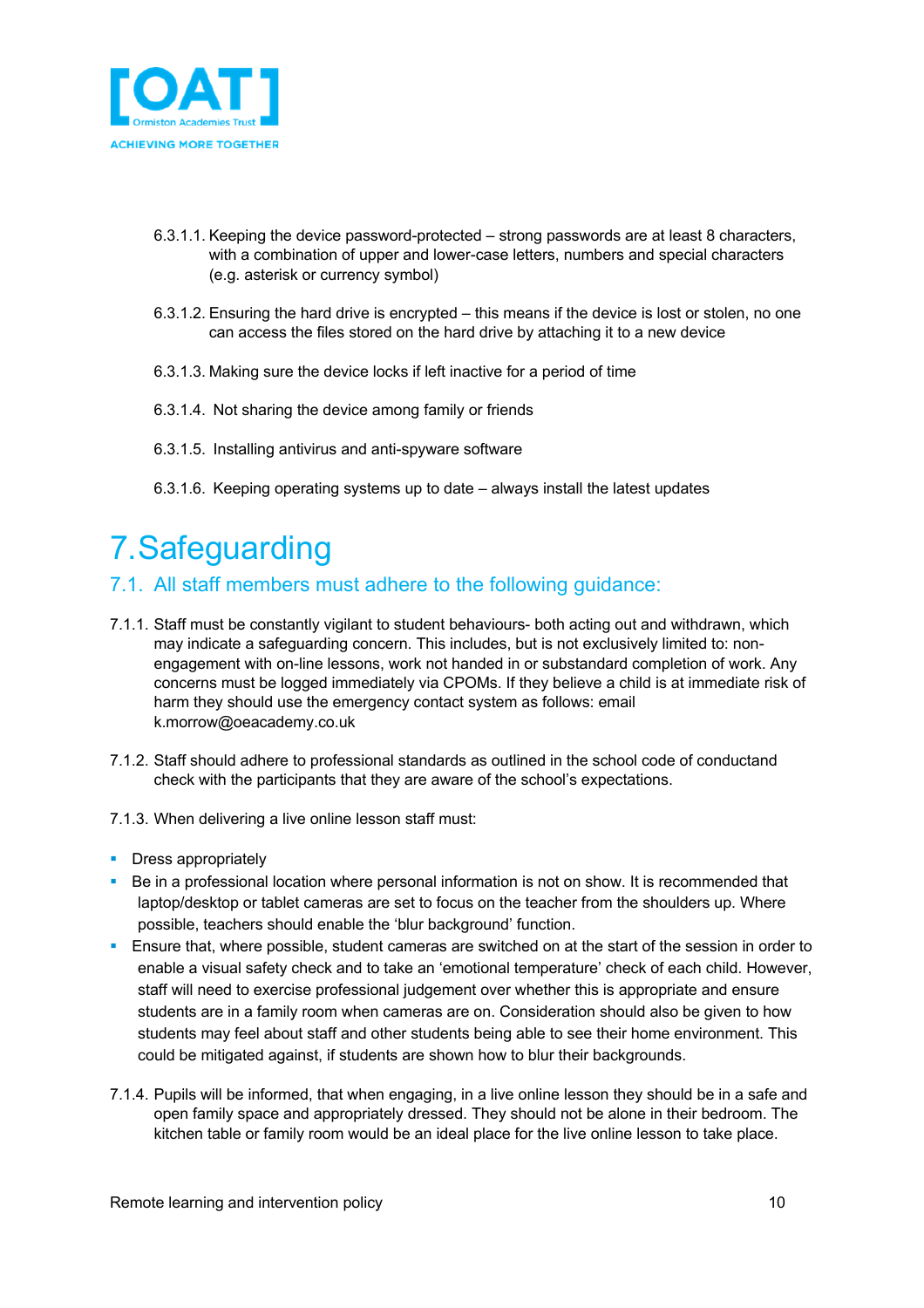

7.1.5. At the start of each live online lesson, the teacher should ensure that pupils understand the rules and expectations. This will ensure the safeguarding of both teacher and pupils. 1:1 lessons between pupil and teacher should not take place unless they meet the guidelines below. If a live online lesson has been set and only one pupil is waiting in the lobby the staff member will need to reschedule the session to a later date with more pupils.

#### 7.2. 1:1 Sessions, break out rooms, and conducting counselling or other confidential services on-line

- 7.2.1. In some circumstances, 1:1 sessions are necessary and appropriate. This may be the case where pupils are undertaking specialist interventions such as reading intervention, tutoring, peripatetic music tuition, careers advice and guidance or receiving counselling support etc. To ensure children are protected from harm, and staff are protected from false allegations the following safeguards and mitigations will be considered, on a case by case basis, and risk assessments carried out.
- 7.2.2. No 1:1 Sessions will be conducted without SLT/DSL risk assessment and consent.

7.2.3. SLT/DSL should ask, as part of their assessment of risk:

- Is it appropriate and possible for another adult be present, e.g., a parent or a colleague?
- Can the session/lesson be rearranged to a more suitable time to allow another adult to be present?
- Could the session/lesson be conducted over the phone rather than a meeting involving video?
- Can a 1:1 session be delivered to another child at the same time?
- Does the adult delivering the session have appropriate safeguarding knowledge, skills and understanding?
- Has the school obtained written consent from the child, parent and staff member that they are happy to proceed with a 1:1 session, that they understand the benefits and risks and are clear as to the purpose? (NB – DSLs must ensure that no parent is contacted about supportive or intervention sessions if it will put the child at risk ie – where a child, who is Gillick/Fraser competent, has agreed to, for example counselling or receiving sexual health advice, but does not wish a parent/carer to be informed (see Gillick competence and Fraser guidelines | NSPCC Learning | NSPCC Learning for more information )
- The academy should make it clear, that where appropriate, the session will be recorded and the recording held for 15 days, SLT/line managers will complete unannounced drop ins/listen ins
- Where lesson links are sent to pupils, the lesson link is also sent to their line manager and a member of SLT who may access the lesson at any time.

#### 7.3. Recorded lessons

- 7.3.1. If staff are recording lessons, they must ensure that they have sent the GDPR compliance letter to pupils, parents and carers found in the Teaching and Training > Remote Learning > Resources for Parents section on OATnet.
- 7.3.2. Staff should only circulate recorded lessons if they are appropriate for use.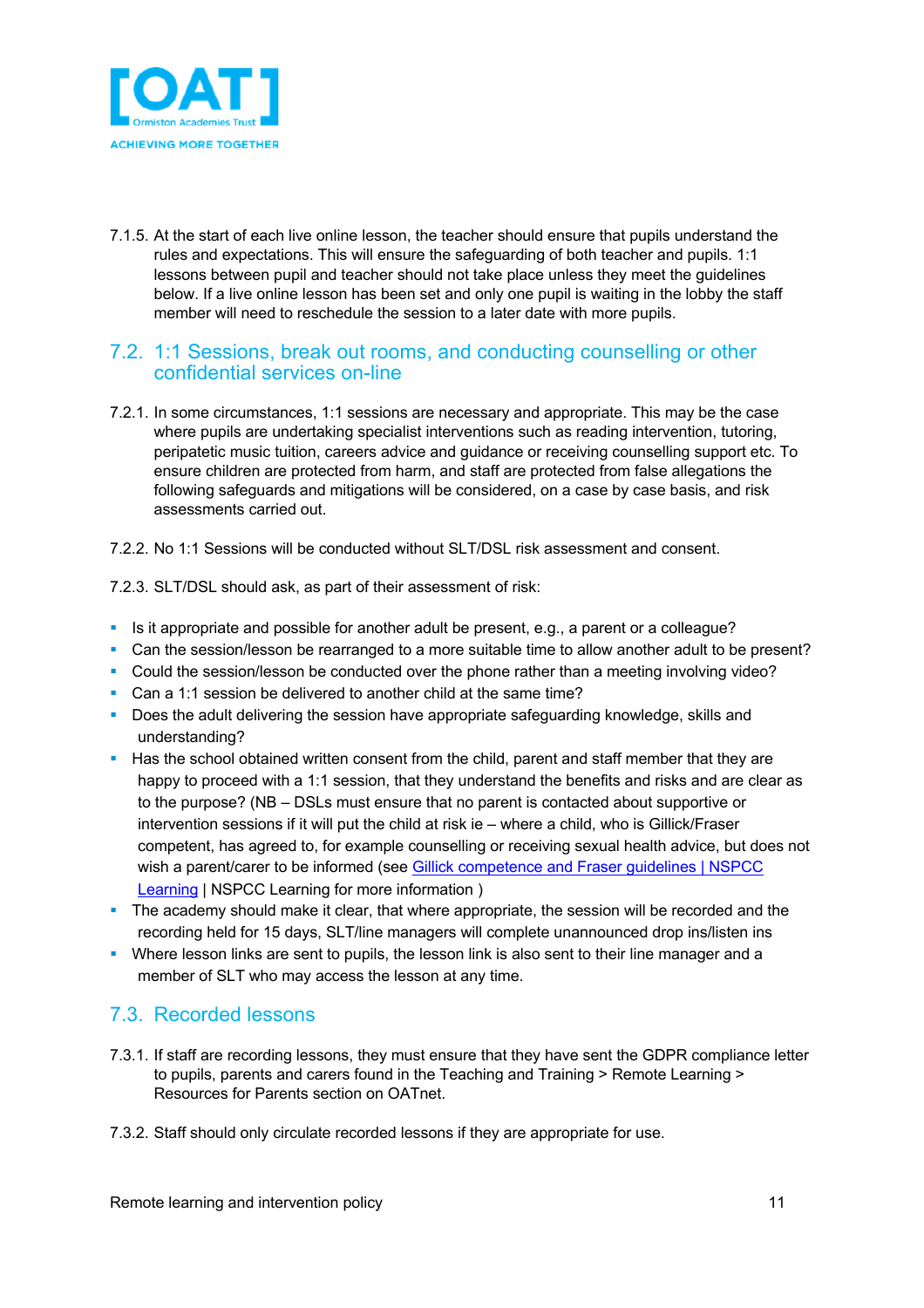

- 7.3.3. To comply with GDPR all recorded lessons should be deleted after 30 days unless they are required for safeguarding or another legitimate reason. The reason for keeping the recording needs to be documented clearly.
- 7.3.4. Where the hosting platform provides the functionality for customised retention periods, these should be set to avoid recordings being kept for longer than 30 days

#### 7.4. Confidential on-line sessions

7.4.1. Children's emotional and mental health, particularly during periods of lockdown, is of great concern and it may be necessary to offer on-line counselling to a small number of children. In addition, some children may require access to confidential health advice and support which can only be accessed on-line through an academy. Careers advice and guidance is most effective when tailored to an individual's needs and where a child feels comfortable in sharing information. In all of these cases the academy will have, at the forefront of its practice, a child's safety.

#### 7.5. Counselling

7.5.1. All the above safeguards should be in place and counsellors should adhere to the British Association for Counselling and Psychotherapy, Ethical Framework for Counselling Professions BACP Ethical Framework for the Counselling Professions

#### 7.6. Use of online break out rooms

- 7.6.1. Where 'break out' rooms are used, staff will have in place a plan to ensure they are 'safe spaces' and are regularly monitored.
- 7.6.2. Staff should be vigilant to any signs of abuse or bullying in these rooms and act on any concerns immediately, in line with the school policies on behaviour for learning, anti-bullying and Safeguarding and Child protection

### 8.Useful links/resources

- Safeguarding and remote education during coronavirus (COVID-19) GOV.UK (www.gov.uk)
- § Undertaking remote teaching safely during school closures | NSPCC Learning
- CEOP for advice on making a report about online abuse
- Childline for support
- § Childnet a toolkit to support parents and carers to start discussions about their child's online life
- § Internet matters for support for parents and carers to keep their children safe online
- Let's Talk About It advice for parents and carers to keep children safe from online radicalization
- London Grid for Learning for support for parents and carers to keep their children safe online
- Net-aware for support for parents and careers from the NSPCC